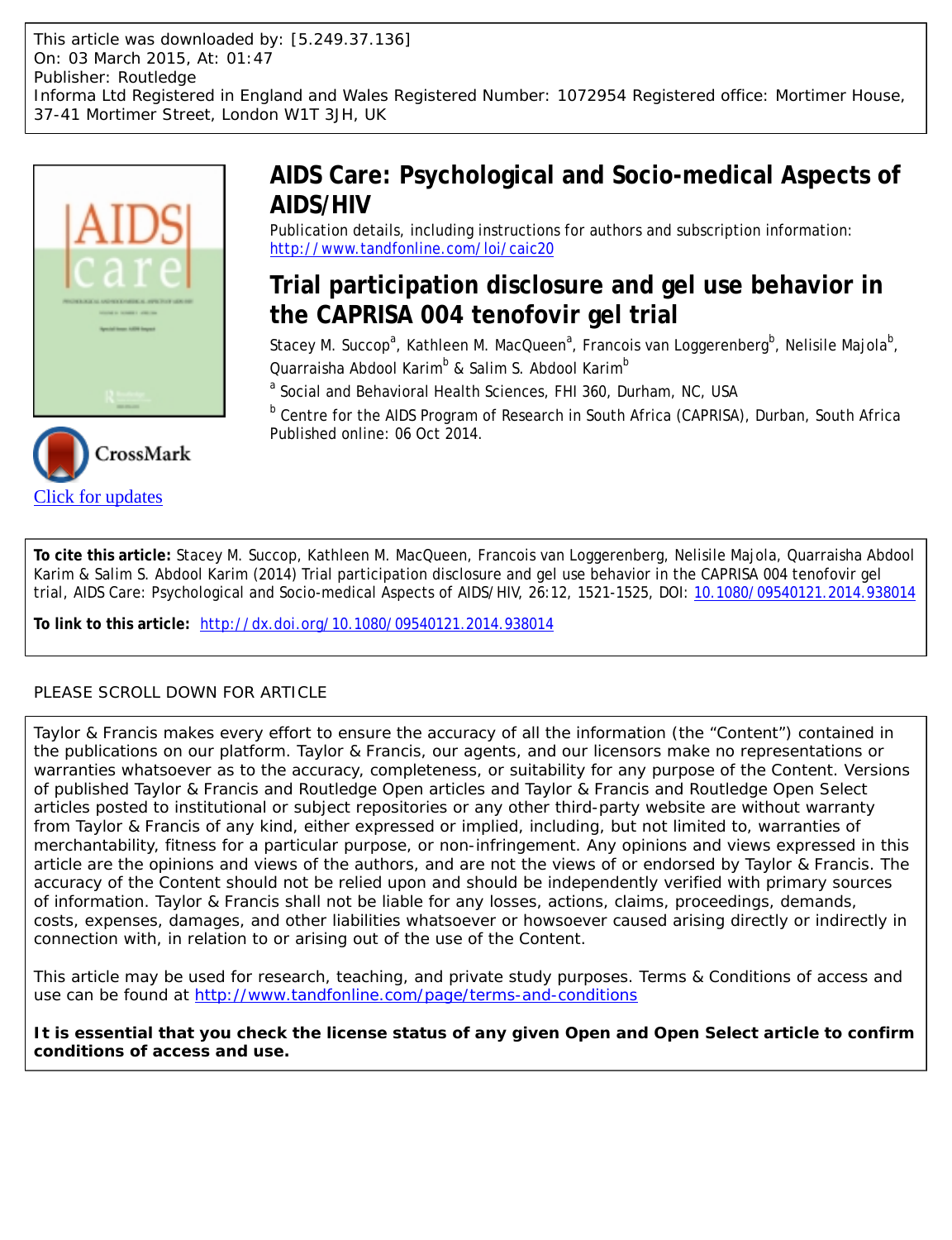# Trial participation disclosure and gel use behavior in the CAPRISA 004 tenofovir gel trial

Stacey M. Succop<sup>a\*</sup>, Kathleen M. MacQueen<sup>a</sup>, Francois van Loggerenberg<sup>b</sup>, Nelisile Majola<sup>b</sup>, Quarraisha Abdool Karim<sup>b</sup> and Salim S. Abdool Karim<sup>b</sup>

<sup>a</sup>Social and Behavioral Health Sciences, FHI 360, Durham, NC, USA; <sup>b</sup>Centre for the AIDS Program of Research in South Africa (CAPRISA), Durban, South Africa

(Received 14 November 2013; accepted 20 June 2014)

Disclosure, or open communication, by female microbicide trial participants of their trial participation and use of an investigational HIV prevention drug to a sexual partner may affect participants' trial product usage behavior and contribute to poor adherence. With mixed results from recent microbicide clinical trials being linked to differing participant adherence, insights into the communication dynamics between trial participants and their sexual partners are particularly important. We examined the quantitative association between (1) communication of trial participation to a partner and participant adherence to gel and (2) communication of trial participation to a partner and participant HIV status. An in-depth adherence and product acceptability assessment was administered to the women participating in the CAPRISA 004 trial. Additionally, we collected qualitative data related to communication of trial participation and gel use. Qualitatively, among 165 women who had reported that they had discussed trial participation with others, most (68%) stated that they communicated participation to their sexual partner. Most of the women who had communicated study participation with their partners had received a positive/neutral response from their partner. Some of these women stated that gel use was easy; only a small number said that gel use was difficult. Among women who did not communicate their study participation to their partners, difficulty with gel use was more common and some women stated that they feared communicating their participation. Quantitatively, there was no statistically significant difference in the proportions of women who had communicated study participation to a partner across different adherence levels or HIV status. A deeper knowledge of the dynamics surrounding trial participation communication to male partners will be critical to understanding the spectrum of trial product usage behavior, and ultimately to designing tailored strategies to assist trial participants with product adherence.

Keywords: vaginal microbicide; HIV prevention; disclosure; adherence; covert use; partner dynamics

#### Introduction

Previous microbicide, diaphragm, and condom studies and clinical trials have explored barriers women face in disclosing, or openly communicating, study or trial participation to sexual partners including fear of violating trust or relationship norms, partners' refusal of study product use, and physical violence (Gafos et al., [2012;](#page-4-0) Montgomery et al., [2008;](#page-5-0) Montgomery, Gafos et al., [2010;](#page-5-0) Montgomery, Cheng et al., [2010](#page-5-0); Morrow et al., [2003](#page-5-0); Sahin-Hodoglugil et al., [2006](#page-5-0); Sahin-Hodoglugil et al., [2011;](#page-5-0) Woodsong & Alleman, [2008;](#page-5-0) Woodsong et al., [2013](#page-5-0)). Studies have also explored linkages between communication of participation and study product adherence and found more consistent usage among women whose partners knew of their participation (Greene et al., [2010](#page-4-0); Montgomery et al., [2008](#page-5-0); Montgomery, Gafos et al., [2010;](#page-5-0) Montgomery, Cheng et al., [2010;](#page-5-0) Pistorius et al., [2004](#page-5-0); van der Straten et al., [2008](#page-5-0); Woodsong & Alleman, [2008\)](#page-5-0). One study showed product adherence was more difficult for women whose partners were not aware of their participation and product use (Sahin-Hodoglugil et al., [2006](#page-5-0)).

Study product adherence has been cited as an important factor in the mixed results seen in recent antiretroviral (ARV)-based microbicide and HIV prevention trials. The 2010 CAPRISA 004 tenofovir gel microbicide trial in South Africa demonstrated a 39% reduction in HIV infections; in secondary analyses, infections were reduced by 54% among women with high adherence to the study product (Abdool Karim et al., [2010](#page-4-0)). Similar dose– response effects have been observed in other HIV prevention trials including iPrEx (Grant et al., [2010\)](#page-4-0), PartnersPrep (Baeten et al., [2012](#page-4-0)), and TDF2 (Thigpen et al., [2011\)](#page-5-0). In contrast, two studies with evidence of poor adherence were unable to demonstrate product effectiveness (Marrazzo, Ramjee, & Nair, [2013](#page-4-0); Van Damme et al., [2012\)](#page-5-0).

We used a mixed methods approach to explore the relationships between communication of participation in the CAPRISA 004 microbicide trial to male sexual partners, participant HIV status, and use of study product.

<sup>\*</sup>Corresponding author. Email: [ssuccop@fhi360.org](mailto:ssuccop@fhi360.org)

This material is published by permission of the U.S. Agency for International Development (USAID) for the US Department of Energy under Contract No. [GHO-A-00-09-00016-00]. The US Government retains for itself, and others acting on its behalf, a paid-up, non-exclusive, and irrevocable worldwide license in said article to reproduce, prepare derivative works, distribute copies to the public, and perform publicly and display publicly, by or on behalf of the Government.

This is an Open Access article. Non-commercial re-use, distribution, and reproduction in any medium, provided the original work is properly attributed, cited, and is not altered, transformed, or built upon in any way, is permitted. The moral rights of the named author(s) have been asserted.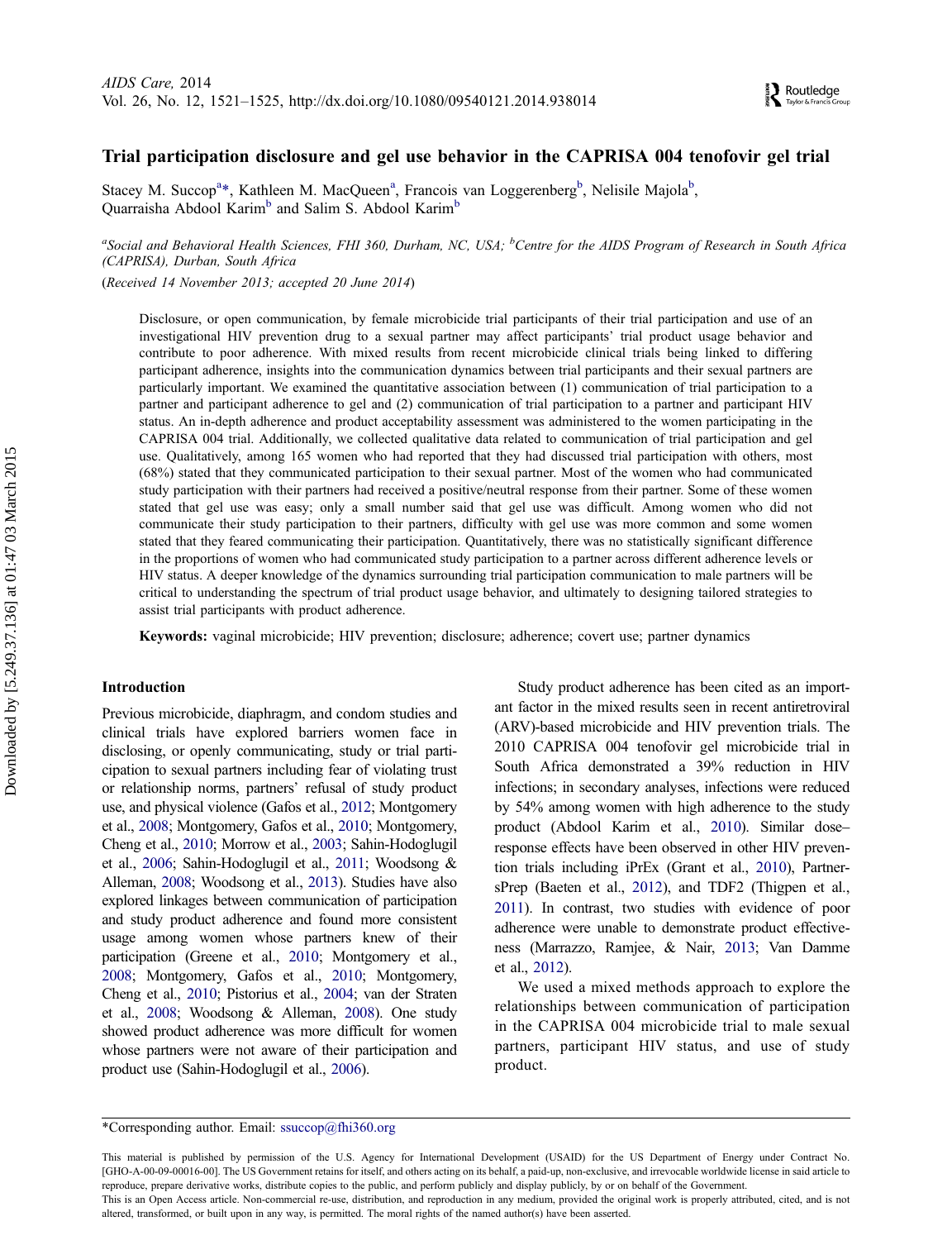## **Methods**

The study was approved by FHI 360's Protection of Human Subjects Committee in Durham, NC, USA and the University of KwaZulu-Natal Biomedical Research Ethics Committee in Durban, South Africa.

### Study population

This study was conducted simultaneously with the CAPRISA 004 microbicide gel clinical trial in KwaZulu-Natal, South Africa. Participants ( $n = 277$ ) were recruited from the CAPRISA 004 study population ( $n = 889$ ). All trial participants with a positive HIV test result at their monthly clinic visit were targeted for recruitment<sup>[1](#page-4-0)</sup> and  $72$ confirmed positive were enrolled. Trial participants with negative HIV test results were selected randomly  $(n =$ 205). Demographics and sexual behavior were similar to the larger CAPRISA 004 cohort. A detailed description of the study design has been published elsewhere (MacQueen et al., [2014](#page-4-0)).

All participants previously met CAPRISA 004 trial eligibility criteria (aged 18–40 years, sexually active, HIV-negative at enrollment, not pregnant, and using a non-barrier form of contraception). Additionally, women had to be enrolled in the trial for a minimum of two months and not be suspended from gel use for three months prior to their most recent HIV test.

#### Data collection

A one-time, face-to-face in-depth adherence and gel acceptability assessment was conducted with participants in the local language, isiZulu. Topics covered included:

- . general feelings about trial participation;
- . gel and condom use patterns and challenges;
- . communication with others about the trial;
- . community perceptions about the trial; and
- beliefs about the gel.

The Timeline Followback (TLFB) method (Carey, Carey, Maisto, Gordon, & Weinhardt, [2001](#page-4-0)) was used to measure gel usage over a three-month recall period. Adherence was measured by the proportion of vaginal sex events covered by the prescribed dosage of gel with 0–50% events covered categorized as low, 51–80% as moderate, and 81–100% as high. Prescribed dosage was one dose within 12 hours before sex, one dose within 12 hours after sex, and no more than two doses in 24 hours (Abdool Karim et al., [2010\)](#page-4-0). Recorded interviews were transcribed by native isiZulu speakers using a standardized transcription protocol (McLellan-Lemal, [2008\)](#page-5-0) then translated into English. To reduce bias, measures were taken to prevent interviewers from knowing

participants' HIV status. However, 10 participants (with positive HIV test results) divulged their HIV test results during the interview.

### Data analysis

Logistic regression was used to assess the association between communication of trial participation to a partner and (1) participant adherence to gel and (2) participant HIV status.

Qualitative data were coded using a team-based, data-driven, thematic approach and implemented with AnSWR qualitative data analysis software. Two coders separately coded 20% of transcripts and inter-coder agreement checks were conducted. Discrepancies in coding were resolved to ensure a minimum of 80% agreement. Code frequencies and co-occurrences were examined for trends related to trial participation communication, ease of gel use, and partner's reaction to communication of trial participation.

### **Results**

#### Quantitative findings

Participant demographics and baseline sexual behavior data are shown in [Table 1](#page-3-0). Logistic regression analyses examining the degree to which communication with a partner predicted adherence level or HIV status failed to reveal any statistically significant associations [\(Table 2](#page-3-0)).

#### Qualitative findings

In total, 165 (60%) participants discussed communication of trial participation during their interview. Of these, most (68%) stated that they had communicated participation in the trial to at least one sexual partner. A majority of the communicators ( $n = 74, 65\%$ ) said their partners responded positively or neutrally. Some  $(n = 23)$  said gel use was easy; only seven described gel use as difficult. Women reporting positive or neutral partners mentioned the ease of being able to insert gel in their partner's presence and ability to use gel when their partner visited unexpectedly. Some women said their partners facilitated use by providing reminders for gel insertion before and after sex and for trial-related appointments:

Interviewer: Ok, is it difficult to remember to insert the gel?

Respondent: No, it's not difficult … Because anyway I keep my gel where we sleep, then he also reminds me because he is not someone with a good behavior so that I get protected from getting the disease.

Of the 165 women who discussed trial participation communication, 52 (32%) did not communicate trial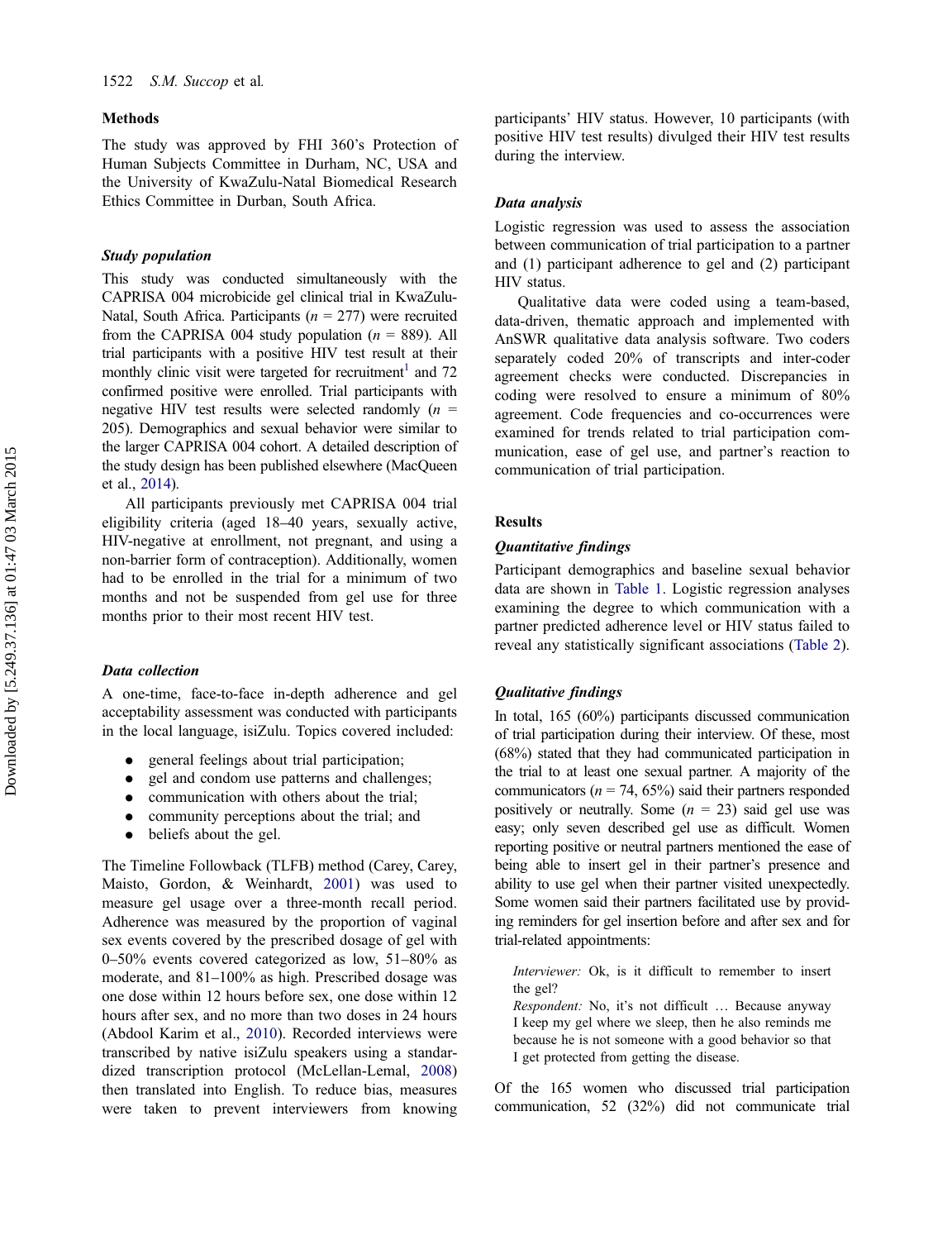<span id="page-3-0"></span>Table 1. Participant demographics and baseline sexual behavior.

| Variable                                                        | HIV+ participants $(n = 72)$ | HIV- participants ( $n = 205$ ) |  |
|-----------------------------------------------------------------|------------------------------|---------------------------------|--|
| Demographic characteristics                                     |                              |                                 |  |
| Mean age (years)                                                | 22.7                         | 24.2                            |  |
| Monthly income $\langle R1000 \rangle$ (R = South African Rand) | 76.3%                        | 83.4%                           |  |
| Married                                                         | $2.7\%$                      | $6.3\%$                         |  |
| Stable partner                                                  | 94.4%                        | 89.2%                           |  |
| Sexual behavior at baseline                                     |                              |                                 |  |
| Mean age at sexual debut (years)                                | 17.1                         | 17.4                            |  |
| Mean number sexual partners (lifetime)                          | 2.9                          | 3.0                             |  |
| Mean age of oldest partner (years, past 30 days)                | 26.0                         | 27.9                            |  |
| Reported sex in the past 7 days                                 | 54.1%                        | 62.4%                           |  |
| Always use condom during sex                                    | 33.3%                        | 32.6%                           |  |
| New partner (past 30 days)                                      | $0.0\%$                      | $1.4\%$                         |  |
| Anal sex (past 30 days)                                         | $0.0\%$                      | $0.4\%$                         |  |

participation to any partner. One-third of non-communicators said that gel use was hard and more than 20% said they were afraid to communicate. Non-communicators said they were often unable to use gel when their partner was present or when their partner visited unexpectedly:

Interviewer: What maybe made you not use the gel even when you had sex?

Respondent: At other times it's because you think this person isn't coming, you see, all of a sudden, you see him arriving, then it's not easy for me to insert this thing because he doesn't know that I am using this gel.

They also expressed concern that they would be unable to hide the product and feared their partner would feel the cold and wetness of the gel, which may cause arguments or accusations of cheating. Furthermore, some said that communication of trial participation would incite anger from or lead to abandonment by their partners or that their partners may prohibit gel use:

Respondent: One time my boyfriend asked me "why am I feeling something water-like in your vagina? Do you maybe have any disease or you have slept with someone else? I said, 'no, I don't have anything'." Then he was a bit angry.

Interviewer: Why are you not telling him that you are using the gel?

Respondent: No, he would be angry and tell me to stop.

Two additional themes emerged among women who did not communicate trial participation to any partner: (1) fear that communication would lead to their partner no longer using condoms and (2) partial communication of trial participation. The latter was discussed in two ways: some women communicated their participation in a

|  | Table 2. Results of regression analyses. |  |
|--|------------------------------------------|--|
|  |                                          |  |

|                                                      | Adherence level regressed on communication with a partner<br>Participants ( $n = 271$ ) | Adherence level |                |      | Cumulative logistic regression |
|------------------------------------------------------|-----------------------------------------------------------------------------------------|-----------------|----------------|------|--------------------------------|
| Communication with partner                           |                                                                                         | Low             | Moderate       | High | OR Lower $\rightarrow$ higher  |
| No                                                   | 63(23%)                                                                                 | 14%             | 33%            | 52%  | 1.04                           |
| Yes                                                  | 208 (77%)                                                                               | 14%             | 35%            | 51%  | [95% CI: 0.606, 1.783]         |
| HIV status regressed on communication with a partner |                                                                                         |                 |                |      |                                |
|                                                      |                                                                                         |                 | <b>HIV</b>     |      | Logistic regression            |
| Communication with partner                           | Participants ( $n = 277$ )                                                              |                 | N <sub>0</sub> | Yes  | <b>OR</b>                      |
| No                                                   | 67(24%)                                                                                 |                 | 73%            | 27%  | 0.94                           |
| Yes                                                  | 210(76%)                                                                                |                 | 74%            | 26%  | [95\% CI: 0.506, 1.756]        |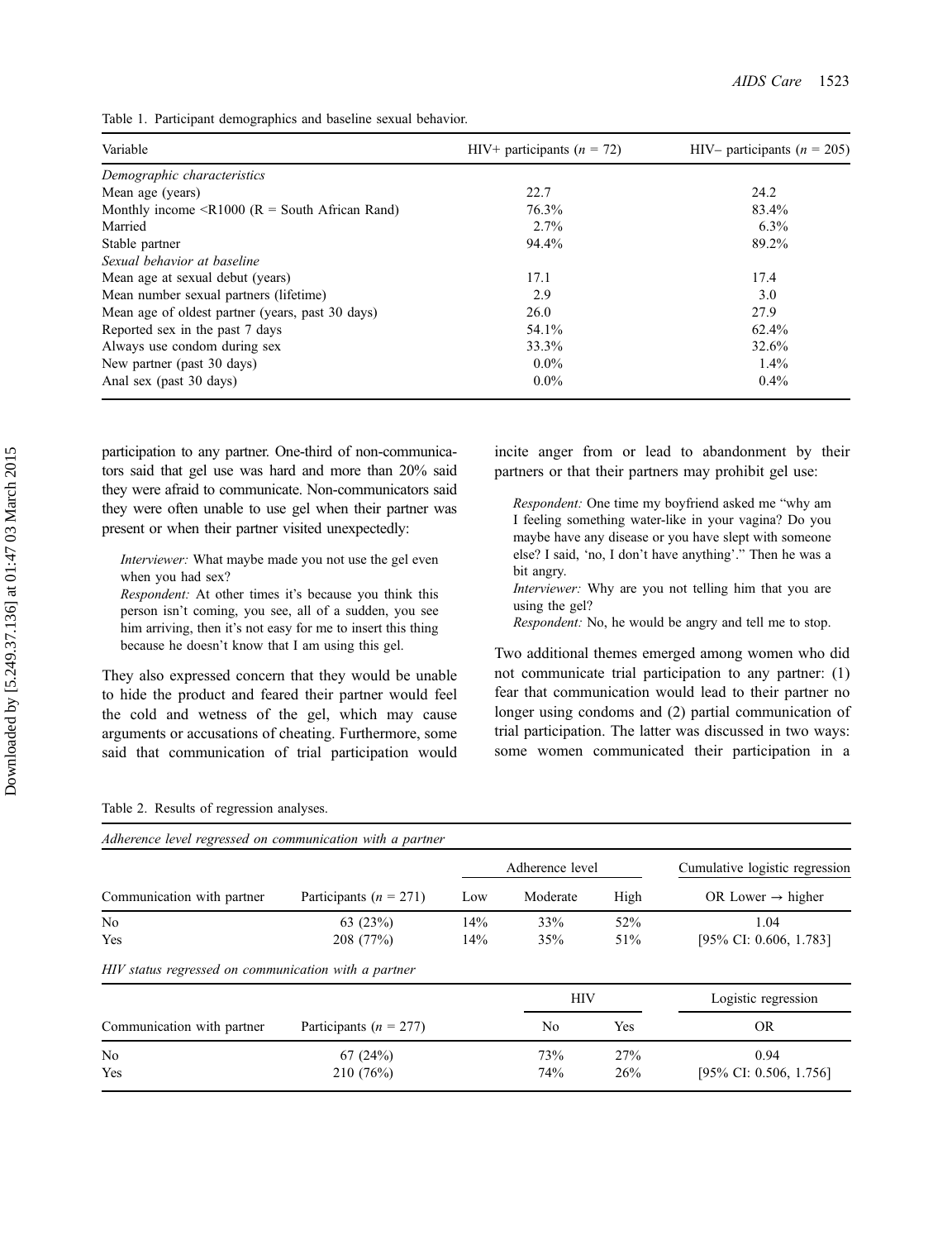<span id="page-4-0"></span>clinical trial, but did not specify they were inserting a microbicide into their vagina, while other women revealed to their partner that they were participating in a trial that involved gel use, but did not specify the gel was being studied for HIV prevention:

Respondent: I told him that I am cleaning my bladder, I didn't tell him it's [the gel] purpose.

#### **Discussion**

The results described here add to the body of knowledge around partner communication in the context of an HIV prevention clinical trial and provide important insights into women's successes and challenges adhering to microbicide gel. In the high HIV prevalence setting of KwaZulu-Natal, South Africa, the majority of study participants communicated to their sexual partners that they were taking part in a microbicide trial. The qualitative data showed that an important minority of participants did not communicate their study participation to their sexual partner(s), and many of these women also reported difficulties with gel use. We did not find a statistically significant association between communication of trial participation and either study product adherence or HIV status. However, an analysis of data from all participants interviewed when exiting the CAPRISA 004 trial found a statistically significant though moderate relationship between disclosure and adherence; no relationship was found between disclosure and either HIV incidence or gel efficacy (Mngadi et al., [2014](#page-5-0)). Given the moderate association with adherence, it is possible that our sample size was too small to detect a relationship, or that it was obscured by biases in the selfreport measures we used.

This study adds to existing evidence concerning the important role that communication between partners can play in supporting the use of products like tenofovir gel to reduce HIV acquisition in women. Just as importantly, it highlights the importance of finding ways to support product adherence among women who are not able to communicate effectively with their partners about HIV prevention. No single product adherence strategy can be applied to all HIV prevention trials or product introduction campaigns. Guidance is needed to inform adherence strategies that both involve male partners of those women who want to communicate their study participation and that support women who would like to use a study product without their partner's knowledge. Moving forward, we must continue to monitor how communication dynamics with partners influence trial participants' ability to adhere to microbicides and other new HIV prevention technologies like PrEP.

#### Acknowledgments

This work is made possible by the generous support of the American people through the US Agency for International Development (USAID).

## Funding

Financial assistance was provided by USAID to FHI 360 under the terms of the Preventive Technologies Agreement [grant number GHO-A-00-09-00016-00]. The contents do not necessarily reflect the views of USAID or the US Government.

#### **Note**

1. For more details about a description of the HIV testing algorithm, see Abdool Karim et al. (2010).

#### References

- Abdool Karim, Q., Abdool Karim, S. S., Frohlich, J. A., Grobler, A. C., Baxter, C., Mansoor, L. E., … Taylor, D. (2010). Effectiveness and safety of tenofovir gel, an antiretroviral microbicide, for the prevention of HIV infection in women. Science, 329, 1168–1174. doi[:10.1126/science.1193748](http://dx.doi.org/10.1126/science.1193748)
- Baeten, J. M., Donnell, D., Ndase, P., Mugo, N. R., Campbell, J. D., Wangisi, J., … Celum, C. (2012). Antiretroviral prophylaxis for HIV prevention in heterosexual men and women. New England Journal of Medicine, 367, 399–410.
- Carey, M. P., Carey, K., Maisto, S., Gordon, C., & Weinhardt, L. (2001). Assessing sexual risk behaviour with the Timeline Followback (TLFB) approach: Continued development and psychometric evaluation with psychiatric outpatients. International Journal of STD & AIDS, 12, 365–375. doi[:10.1258/0956462011923309](http://dx.doi.org/10.1258/0956462011923309)
- Gafos, M., Mzimela, M., Ndlovu, H., Pool, R., Elford, J., & the MDP Team. (2012). What have men got to do with it?: The role of men in reproductive and sexual health in a predominantly rural area of KwaZulu-Natal, South Africa. Paper presented at the 2012 International Microbicides Conference, Sydney, Australia.
- Grant, R. M., Lama, J. R., Anderson, P. L., McMahan, V., Liu, A. Y., Vargas, L., … Glidden, D. V. (2010). Preexposure chemoprophylaxis for HIV prevention in men who have sex with men. New England Journal of Medicine, 363, 2587–2599. doi:[10.1056/NEJMoa1011205](http://dx.doi.org/10.1056/NEJMoa1011205)
- Greene, E., Batona, G., Hallad, J., Johnson, S., Neema, S., & Tolley, E. E. (2010). Acceptability and adherence of a candidate microbicide gel among high-risk women in Africa and India. Culture, Health & Sexuality, 12, 739–754. doi:[10.1080/13691051003728599](http://dx.doi.org/10.1080/13691051003728599)
- MacQueen, K. M., Weaver, M. A., van Loggerenberg, F., Succop, S., Majola, N., Taylor, D., … Karim, S. A. (2014). Assessing adherence in the CAPRISA 004 tenofovir gel HIV prevention trial: Results of a nested case–control study. AIDS and Behavior, 18, 826–832. doi[:10.1007/s10461-014-0753-8](http://dx.doi.org/10.1007/s10461-014-0753-8)
- Marrazzo, J., Ramjee, G., & Nair, G. (2013). Pre-exposure prophylaxis for HIV in women: Daily oral tenofovir, oral tenofovir/emtricitabine or vaginal tenofovir gel in the VOICE study (MTN 003). Paper presented at the 20th